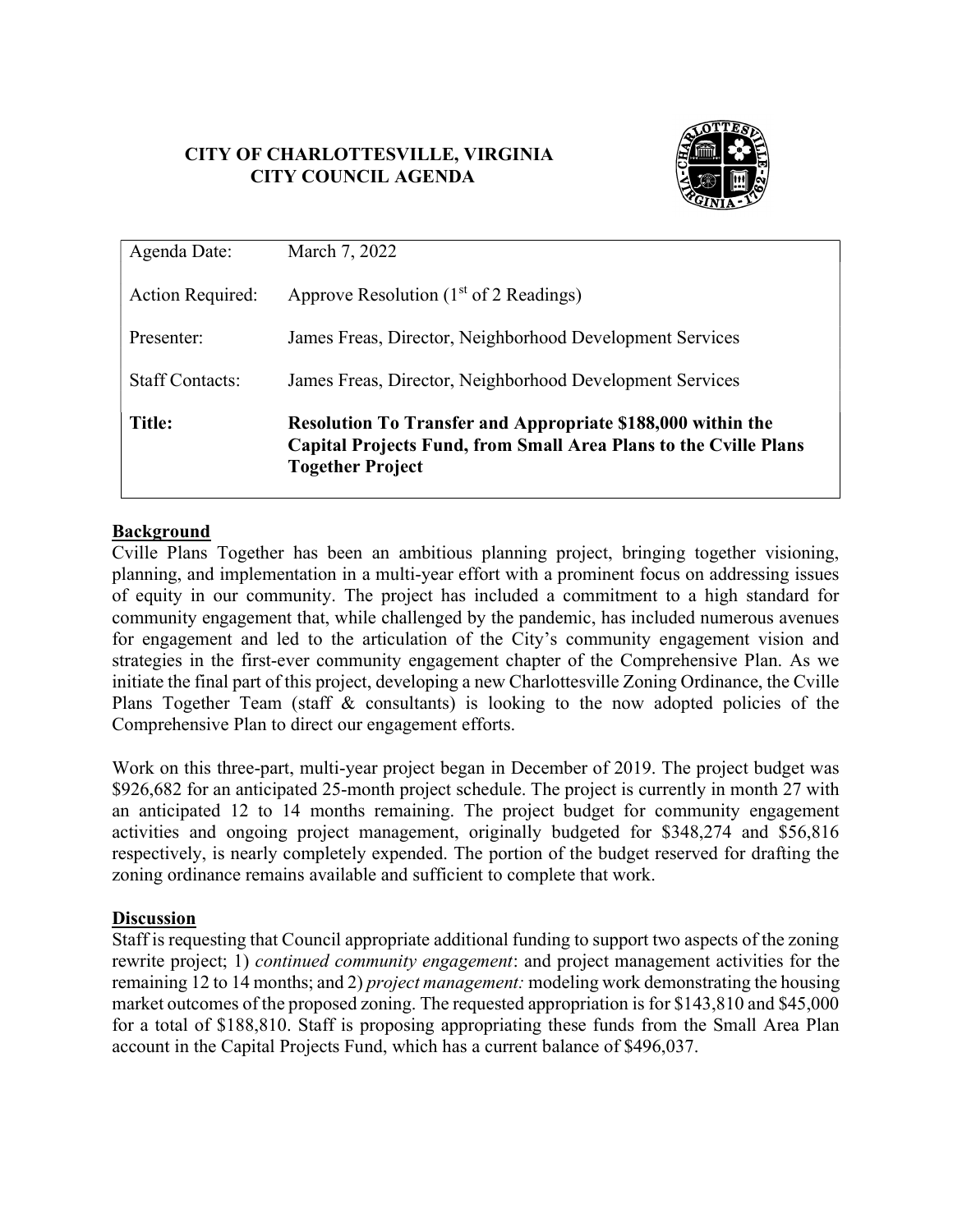- 1) Community Engagement: Zoning represents a significant aspect of implementing the Comprehensive Plan and Affordable Housing Plan and is a detailed and complicated topic on which most members of the community have limited experience. Our community engagement program will therefore need to be both highly explanatory/educational while at the same time giving community members the opportunity to express their preferences and priorities. Engagement in this part of the Cville Plans Together project will be in the form of community feedback on first the diagnostic  $\&$  approach report and then the draft zoning document. The adopted comprehensive plan itself provides detailed direction to inform the initial development of the diagnostic and approach report. As has been described previously, the community engagement program will continue to provide multiple avenues of engagement. With improving conditions relative to the pandemic, staff will be engaging in a greater number of community-based meetings, offering the opportunity for dialogue. These will include pop-up engagement at events or high-pedestrian traffic locations and neighborhood based or group meetings. We will also continue to use public meetings/webinars as well as the steering committee.
- 2) Housing Market Outcome Modeling: A key aspect to understanding the outcomes of the new zoning ordinance is in understanding how the housing market will likely respond to the zoning changes. This modeling work will use existing conditions and data on the Charlottesville area housing market to estimate the potential rate, number, and types of new housing that might result from the change in zoning in the general and medium intensity areas of the Future Land Use Map. Zoning by itself does not lead to new housing development; development happens as a result of people pulling together the financing, resources, and available land in response to market demand. This modeling work will attempt to quantify the extent and likelihood of people being able to do that work under the proposed new zoning rules.

## Alignment with City Council's Vision and Strategic Plan

Providing for funding to further support community engagement to help inform decision-making is consistent with Goal 1: An Inclusive Community of Self-sufficient Residents and Goal 3: A Beautiful and Sustainable Natural and Built Environment of the City's Strategic Plan. The specific initiatives being addressed are Initiative 1.5 - Intentionally address issues of race and equity and Initiative 3.1 - Engage in robust and context sensitive urban planning and implementation.

## Community Engagement: N/A

## Budgetary Impact

The resolution seeks to transfer money previously reserved within the Capital Projects Fund (Small Area Plans) to the Cville Plans Together (Comp Plan) Project, and to appropriate those transferred funds for expenditure to complete the Cville Plans Together Project.

Note: While the project is commonly referred to as the Cville Plans Together Project, the account in which the funds for this project reside is labeled as the Comp Plan Project. Therefore, staff has included Comp Plan in parens following each reference to the Cville Plans Together Project.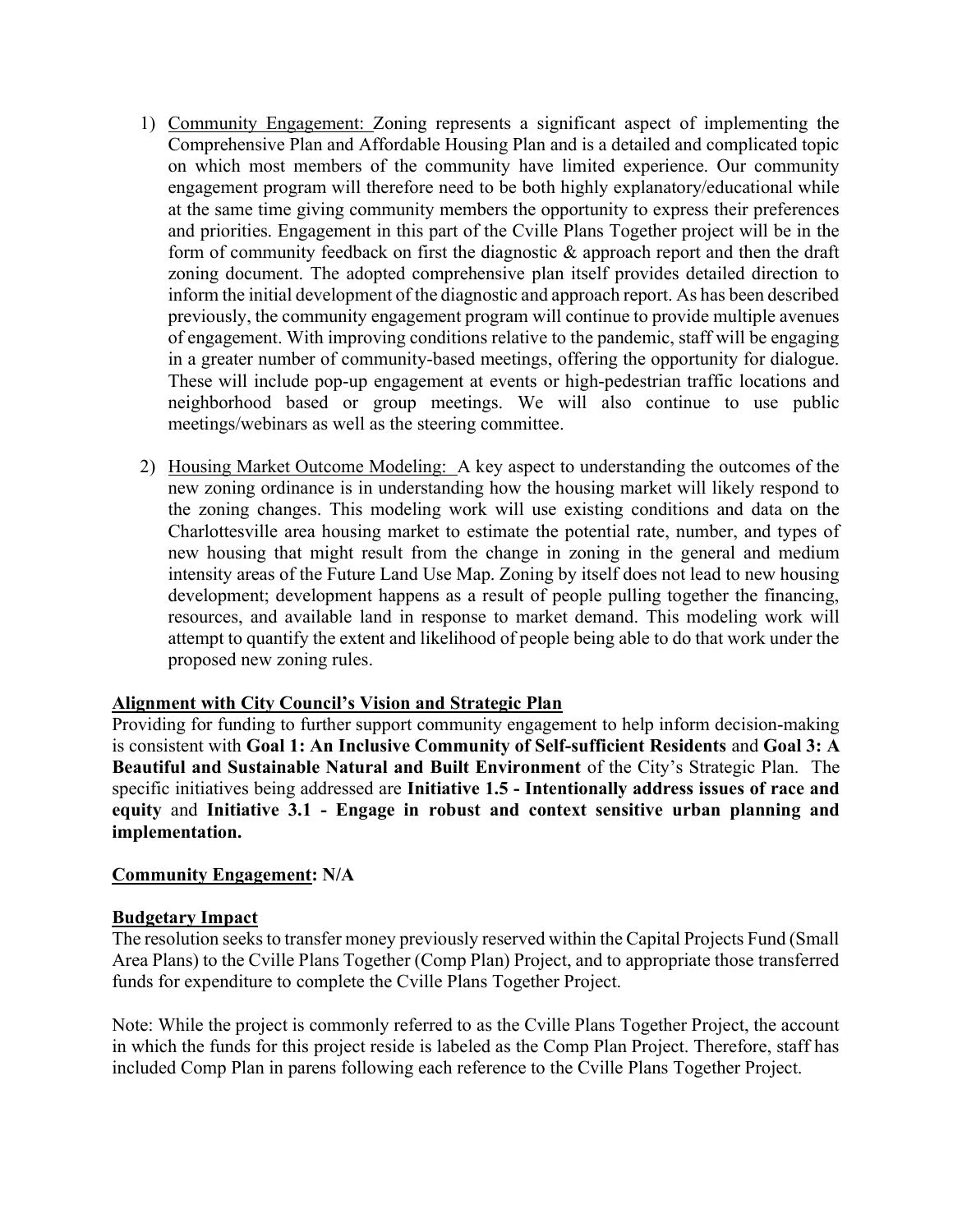## Recommendation

Staff recommends approval and appropriation of funds from the CIP.

Suggested Motion: "I move to approve the Resolution appropriating additional funding in the amount of \$188,810 to the Cville Plans Together Project (Comp Plan), from the Small Area Plans Account within the City's Capital Projects Fund"

## Attachments (3)

- 1) Resolution
- 2) Community Engagement Tasks Memo from RHI, dated February 9, 2022
- 3) "Upzoning" analysis Letter from HR&A, dated January 31, 2022